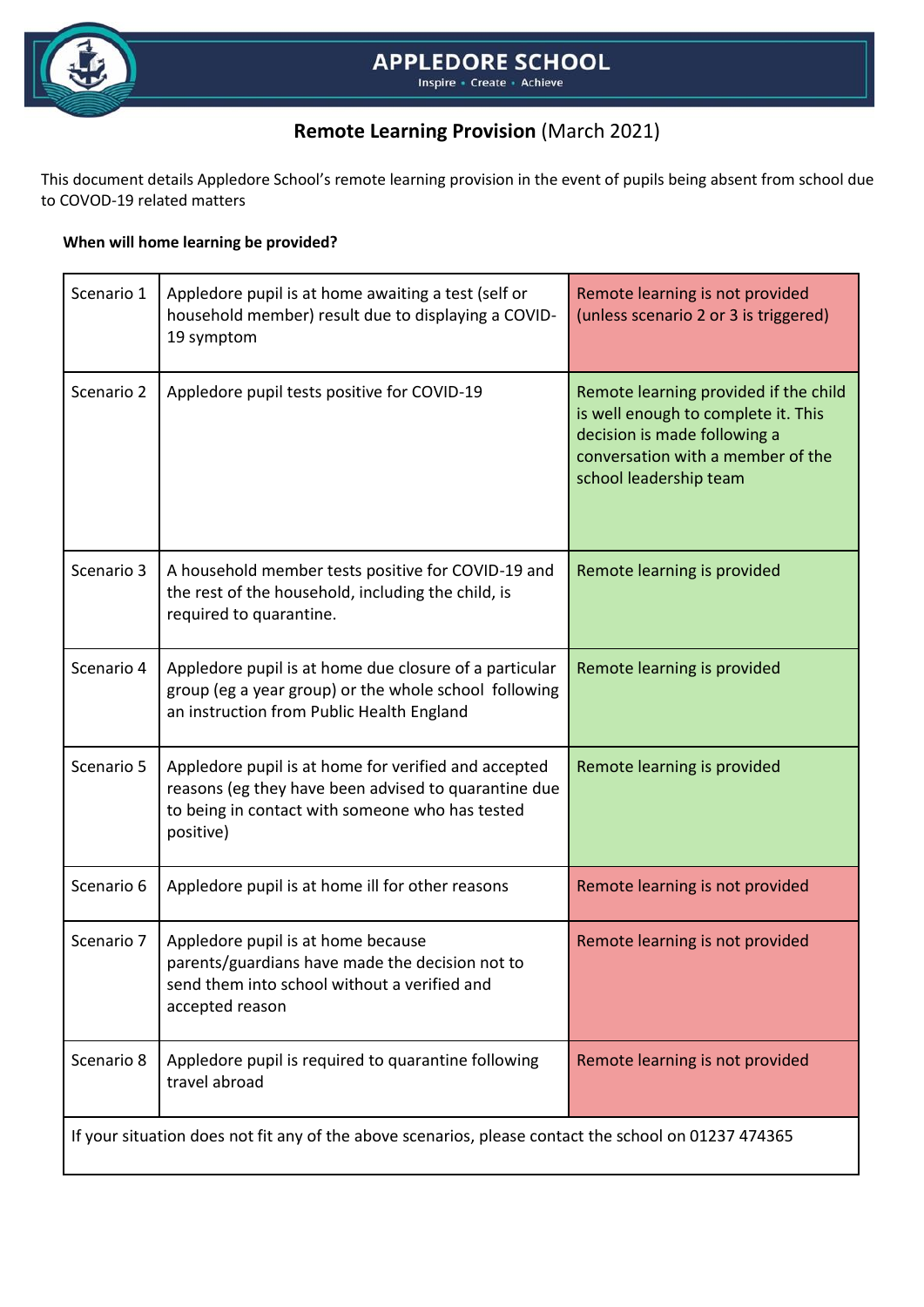### **Organisation** of Appledore School Remote Learning

- Online learning will be provided and accessed using Google Classroom for Foundation Stage through to Year 6
- The teacher will make contact in the Google Classroom to introduce the learning for the day and to provide feedback on their completed work. Pupils can submit their work as they go for the teacher to respond.
- Submission can either be an uploaded photo, recording of work or a digital submission (eg slides). If a pupil is not engaging with their learning a member of the school will contact home to discuss this with parents/guardians.
- If school is required to close for an extended period of time , teachers of pupils in Turtles will contact the family over the phone once every two weeks to 'check-in' and to understand if any adjustments need to be made to remote learning. For Years 1-6, communication will continue via Google Classroom.
- The children have been trained in the use of Google Classroom. If you or your child are experiencing difficulty please contact your class teacher via Google Classroom or emai[l admin@appledoreprimary.co.uk](mailto:admin@appledoreprimary.co.uk)
- Where families do not have access to the internet or an electronic device to complete online learning, please contact the school on [admin@appledore-primary.co.uk](mailto:admin@appledore-primary.co.uk)
- [Guides to the support use of Google Classroom are available.](http://www.appledore-primary.devon.sch.uk/index.php?page=letters-forms)

## **Content** of Appledore School Remote Learning

- For pupils in Years 1-6 English and maths will be available for each day, typically lasting for three hours for Years 1-2 and four hours for Years 3-6.
- We endeavour to minimise the adult support or direction required and this will vary depending on the age of the child.
- Our aim is to minimise and ideally eliminate the need to print resources.
- Remote learning will link to the learning and objectives of the teaching sequence currently taking place within the classroom for those attending school, but will not necessarily be the same.
- Maths for children in Reception and Years 1-6 will entail the use of White Rose teaching slides and worksheets. These will be assigned to each pupil in the Google Classroom and replicate the objective of the lesson taught in school. In addition to the lesson there will also be notification in Google Classroom of key skills to practice, eg Times Tables Rock Stars
- Literacy for children in reception will entail a daily phonics video that will be uploaded to Google Classroom by 8pm the previous evening. This will include: the sound for the day; letter formation of previous sounds and the new sound; reading and writing CVC words that include previous sounds and the new sound and writing simple phrases.
- Daily phonics/spelling activities for Years 1&2 will be set on Google Classroom using the Department for Education English Hubs resources. These will be supplemented by activities from Phonics Play and other phonics websites.
- KS1 will be asked to continue with their Daily Reading book. Additional reading material can be found fro[m](http://www.oxfordowl.co.uk/) [www.oxfordowl.co.uk](http://www.oxfordowl.co.uk/) Parents will need to create a login to access the books. Additional comprehension activities may be set via Google Classroom or using the website [www.authorfy.com/masterclasses](http://www.authorfy.com/masterclasses)
- KS2 will be asked to continue with daily reading and will be set a task such as summarising. Additional comprehension activities may be set via Google Classroom.
- Writing for Years 1-6. Daily writing activities will be set via Google Classroom.
- Activities for other subjects will be provided in your child's Google Classroom

### **Challenges**

- We are very aware that remote learning provides numerous challenges to you as parents and does not suit all children, but please do all you can to support your child. If you are experiencing difficulties, ranging from technology issues to getting your child to engage, or anything else, please do call us on 01237 474365 so we can support you.
- School will monitor your child's engagement with remote learning and will contact you if there are concerns

# **Safeguarding**

This policy is supported by relevant safeguarding policies, including Internet Safety, available at [www.appledore-primary.co.uk](http://www.appledore-primary.co.uk/) . Please see Appendix 1 for the extract from Appledore School Internet Safety Policy relevant to online remote learning.